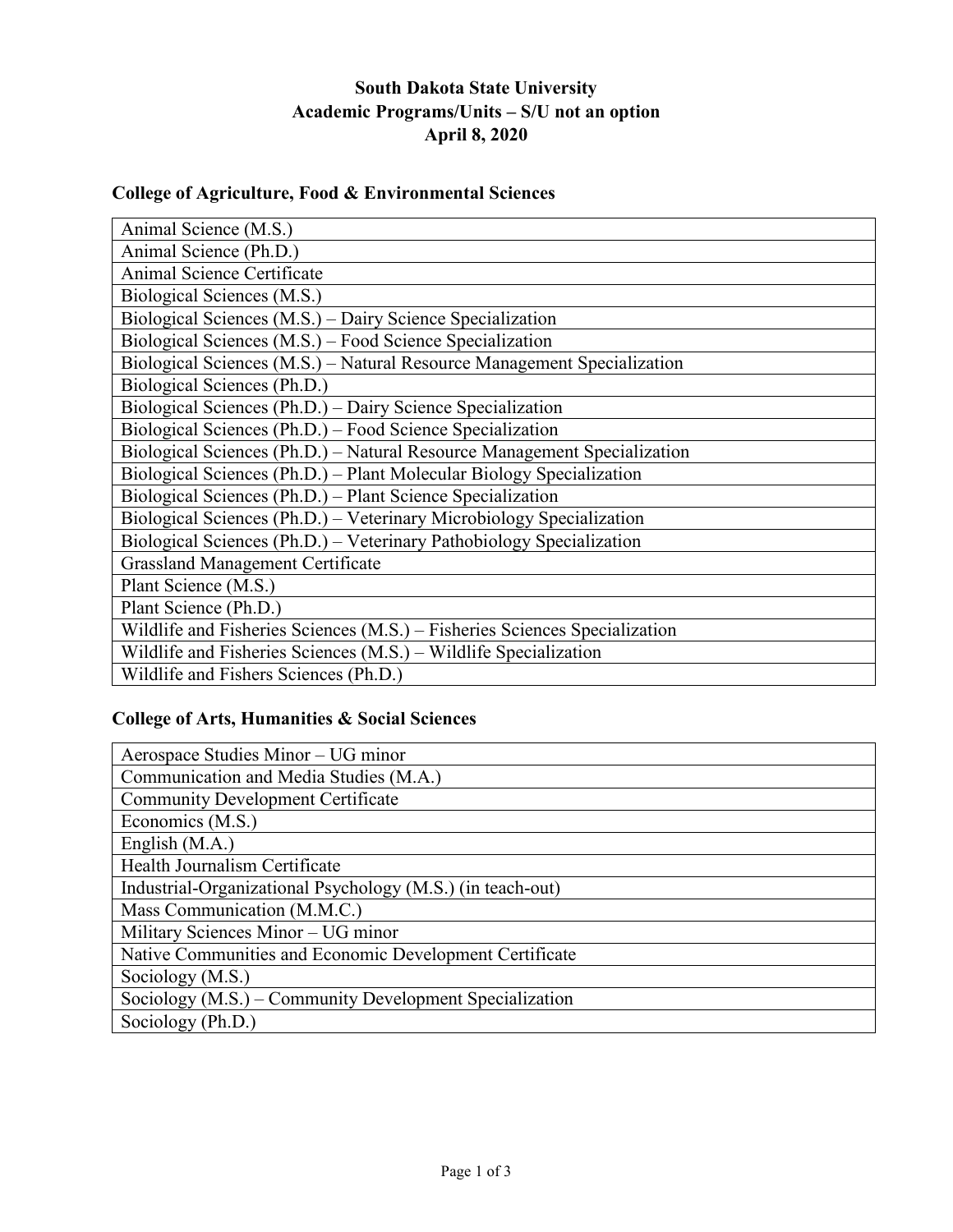# **College of Education & Human Sciences**

| Agricultural Education (M.S.)                                                        |
|--------------------------------------------------------------------------------------|
| Athletic Training (M.S.)                                                             |
| Counseling and Human Resource Development (M.S.) – Marriage and Family Counseling    |
| Specialization                                                                       |
| Counseling and Human Resource Development (M.Ed.) Administration of Student Affairs  |
| Specialization                                                                       |
| Counseling and Human Resource Development (M.S.) - Clinical Mental Health Counseling |
| Counseling and Human Resource Development (M.S.) - College Counseling Specialization |
| Counseling and Human Resource Development (M.S.) – Rehabilitation and Mental Health  |
| <b>Counseling Specialization</b>                                                     |
| Counseling and Human Resource Development (M.S.) - School Counseling Specialization  |
| Curriculum and Instruction (M.Ed.) - Early Childhood Education Specialization        |
| Curriculum and Instruction (M.Ed.) - Elementary Education Specialization             |
| Curriculum and Instruction (M.Ed.) - Secondary Education Specialization              |
| Dietetics (M.S.)                                                                     |
| Educational Administration (M.Ed.) – Elementary Education Specialization             |
| Educational Administration (M.Ed.) - Secondary Education Specialization              |
| Exercise Science (B.S.)                                                              |
| Family Financial Planning Certificate                                                |
| Financial and Housing Counseling Certificate                                         |
| Human Sciences (M.S.) - Family and Community Services Specialization                 |
| Human Sciences (M.S.) - Family and Consumer Sciences Education Specialization        |
| Human Sciences (M.S.) - Family Financial Planning Specialization                     |
| Human Sciences (M.S.) – Merchandising Specialization                                 |
| Human Sciences (M.S.) -Developmental Sciences Specialization                         |
| Merchandising Certificate                                                            |
| Nutrition and Dietetics (B.S.)                                                       |
| Nutrition and Exercise Sciences (M. S.) – Nutritional Sciences Specialization        |
| Nutrition and Exercise Sciences (M.S.) – Exercise Science Specialization             |
| Nutrition and Exercise Sciences (Ph.D.)                                              |
| Sport and Recreation Administration (M.S.)                                           |
| Transdisciplinary Childhood Obesity Prevention Certificate                           |

# **College of Natural Sciences**

All undergraduate and graduate programs in Natural Sciences will allow students to elect the S/U grade.